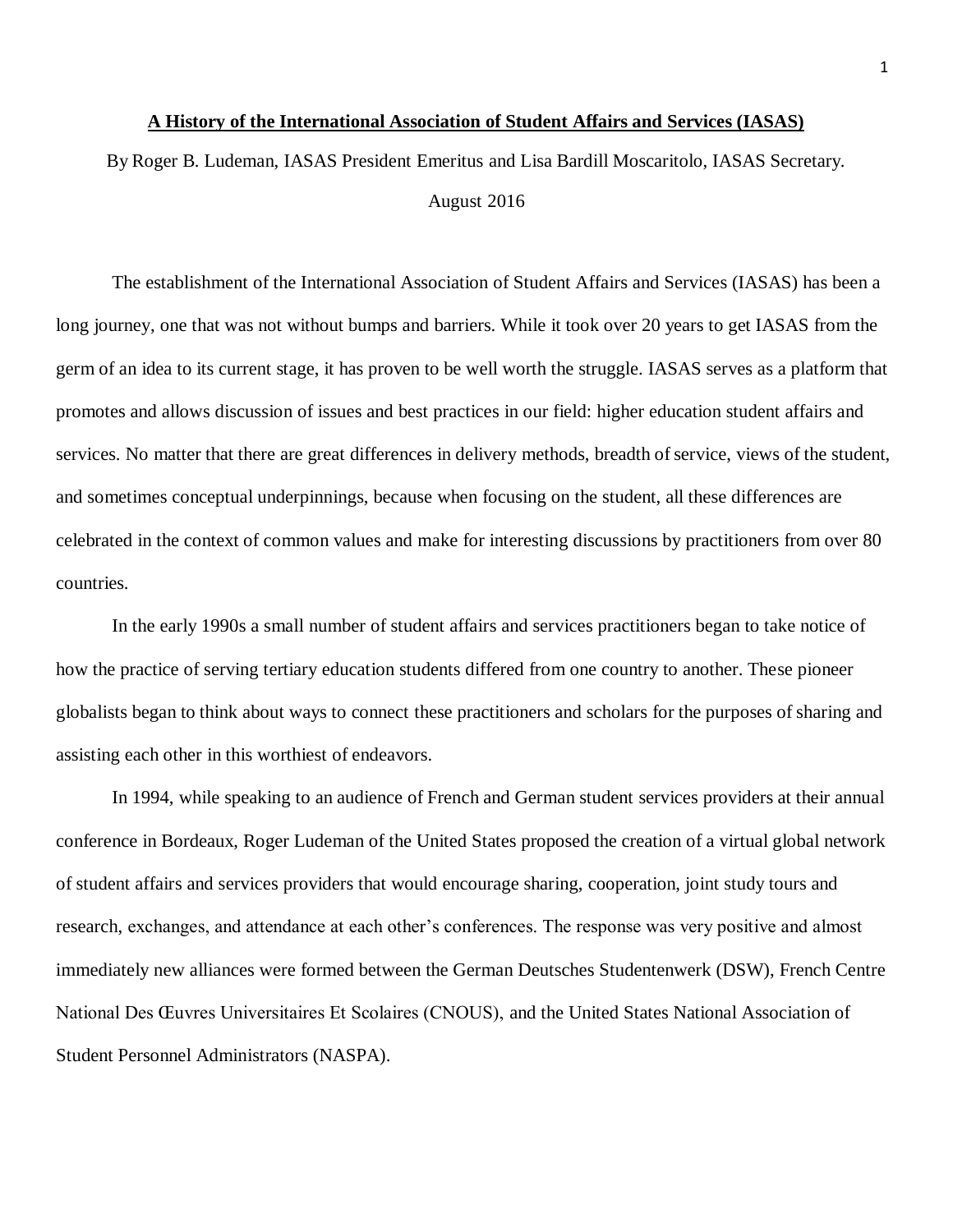During the years 1995-1998 the awareness of and interest in global relationships in higher education increased steadily with Asia, Europe, and North America leading the way with conferences, symposia, and exchanges on a global basis. In Europe, the Erasmus program (established in 1987) evolved into the Socrates program in 1994, leading to the establishment of the European Higher Education Area (EHEA) in 1999 through the Bologna Declaration, in which students from participating countries can study anywhere within the EHEA with common credit equivalencies and reciprocal fees. Paralleling this effort was the creation in 1999 of the European Committee (now Council) on Student Affairs (ECStA) that has promoted social welfare and addressed infrastructure issues created by the open and "free" study across borders throughout the European Union.

Higher education student services leaders in countries of the Asia Pacific region created the Asia Pacific Student Services Association (APSSA) in 1988. APSSA has effectively served the needs of the Asia Pacific region through conferences, institutes, student leadership experiences, and written documents all designed to keep practitioners abreast of the new trends in serving students. In the United States, NASPA initiated an International Symposium and international exchanges in 1996. All of these initiatives in Europe, the Asia Pacific region, and the United States were and continue to be very successful in bringing student services practitioners together to discuss common interests.

In response to a challenge by Mary Louise Kearney of UNESCO in 1998, Roger Ludeman formed a group called I-Seven for the purposes of drafting a proposal to form a global association of student affairs and services. I-Seven membership included Allen Barlow (Australia), David Ball (United Kingdom), Danielle Baret (France), Cecil Bodibe (South Africa), Enrique Iglesias (Spain), Michel Leduc (Canada), Carlos Mijaris (Mexico), and Ludeman (United States) serving as chair. After eight months of online deliberation, I-Seven completed a draft of its proposal and sought out national and regional organizations that could agree in principle to support the idea of organizing globally. Those agreeing in principle included the Association of Managers of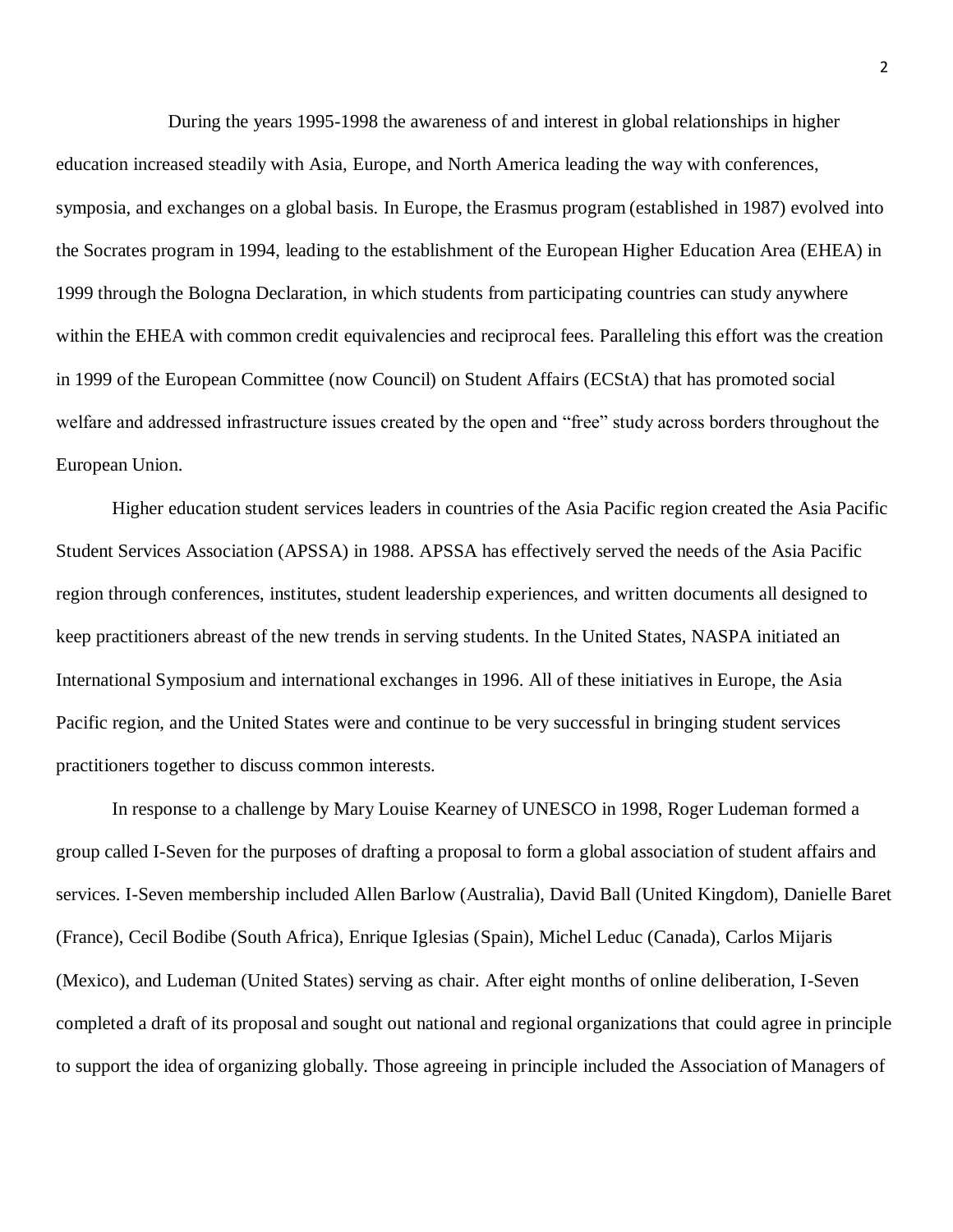Student Services in Higher Education (AMOSSHE) of the UK, the Australian-New Zealand Student Services Association (ANZSSA), the Canadian Association of College and University Student Services (CACUSS), The Centre for Higher Education Transformation (CHET) of South Africa, Consejo de Colegios Mayores Universitarios de España (CCMU), the Hong Kong Student Services Association (HKSSA), and Instituto Tecnilogical y de Estudios Superiores de Monterrey (ITESM) of Mexico. The revised proposal was also sent for further consideration to the APPSA, CNOUS of France, DSW of Germany, EcStA, and NASPA of the United States.

From 2000 to 2005 members of the I-Seven group presented the proposal to various national and regional groups around the world. The response was mixed at best. Support was evident in Europe and Africa with little support from Asia and North America. The resistance involved two main objections. First, some national and regional groups felt that they were already doing their own international work and didn't see a need for another layer at the global level with accompanying costs. Others felt that it was needless competition for their national groups. Most members of I-Seven understood the rationale for this resistance to forming a new group at the global level and, at the same time, found it very frustrating because of their strong belief in internationalization and the need to link national and regional groups at the global level. The result of this apparent lack of universal support meant that this effort would be placed on hold for several years.

Ludeman began a yearlong Fulbright grant to teach and do research in student affairs at the University of Natal (now KwaZulu Natal) in Durban, South Africa in 2001. During that year he kept the idea of the formation of a global student affairs and services group alive, all informally. More specifically, while in South Africa, Ludeman consulted with leaders there on the formation of the South Africa Association of Student Affairs Professionals (SAASAP) and with the National Association of Student Development (NASDEV), delivering papers at several of their conferences.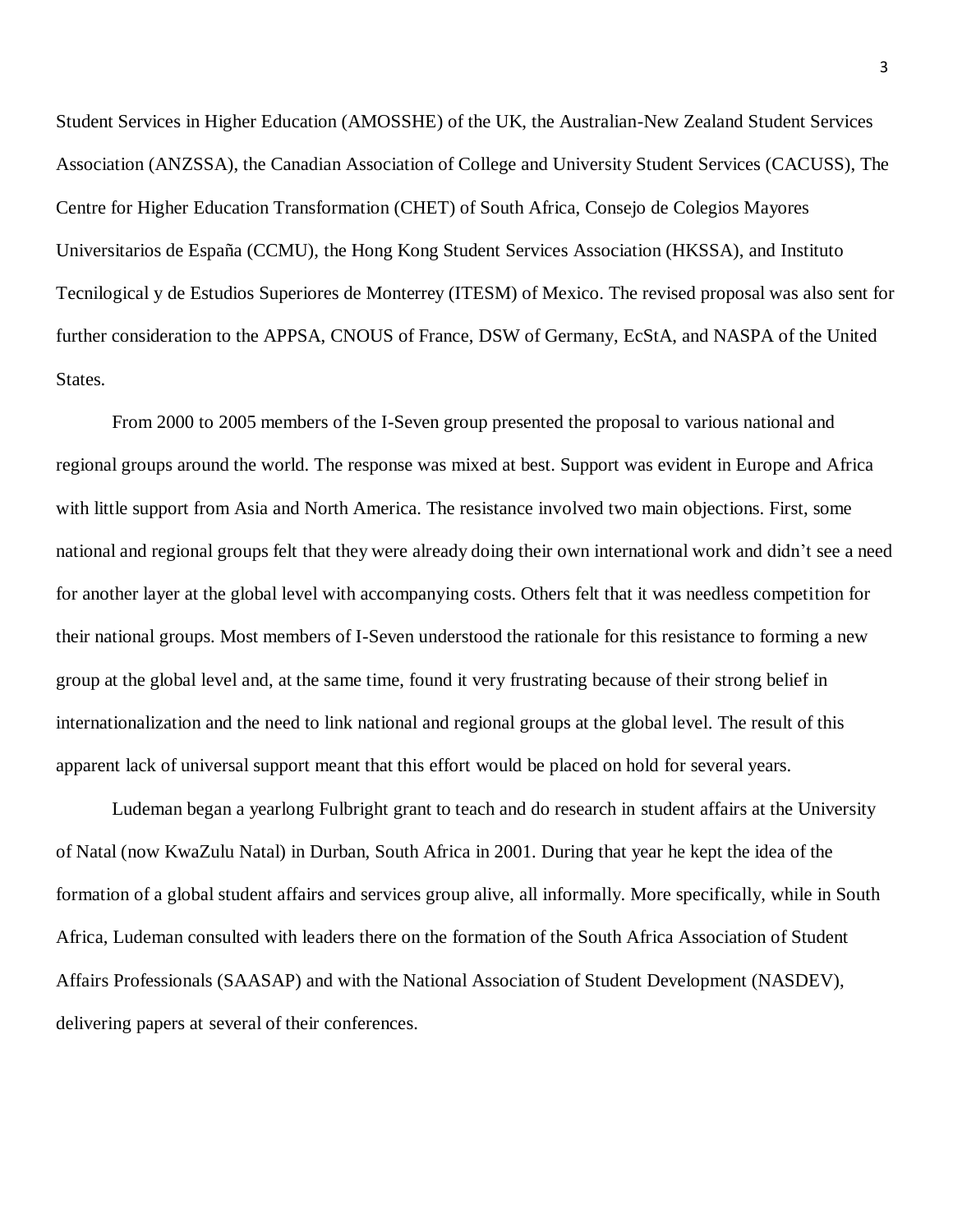Also during the first decade of the new millennium, Ludeman continued to promote the idea of a global organization, beginning to call it IASAS. He provided services whenever the opportunity presented itself including assisting staff members around the world who wanted to work in another country, a relatively new phenomenon at the time. In 2002, the first edition of the UNESCO/IASAS book on student affairs worldwide was published giving credit to IASAS that still existed only informally. There were numerous online opportunities to assist potential graduate students in finding programs that included strong international components. He spoke in over 10 countries on the internationalization of student affairs and services and the need to organize worldwide. He also gave conference presentations on the potential partnership that should be forged between student affairs staff and the staff in cross border education and international student offices.

In 2009, UNESCO published the second edition of the UNESCO/IASAS book, "Student Affairs and Services in Higher Education: Global Foundations, Issues and Best Practices," which included an entire section of individual country reports from 52 countries showcasing how student affairs and services are delivered in each of those countries. This new publication described how student affairs and services were delivered in countries around the world. It was distributed widely including a copy going to each participant at the Second World Conference on Higher Education in Paris in 2009. UNESCO also created a PDF file of the book that could be shared easily. This gave IASAS considerable visibility around the world.

Finally, after the idea of forming a global organization had been placed on hold for several years, Ludeman decided it was time to try once more to raise that subject and do so in a different way. This time he invited 25 people from 19 countries to serve in an advisory capacity to begin discussions about creating a global organization. Out of this group, 15 came to a two-day meeting held before the 2009 NASPA Conference in Seattle, Washington (U.S.), with the intention of developing a set of principles and purposes, and a vision and mission for a new global association in student affairs and services. The persons in attendance at the Seattle meeting (IASAS-Seattle '09) can be found in Appendix A.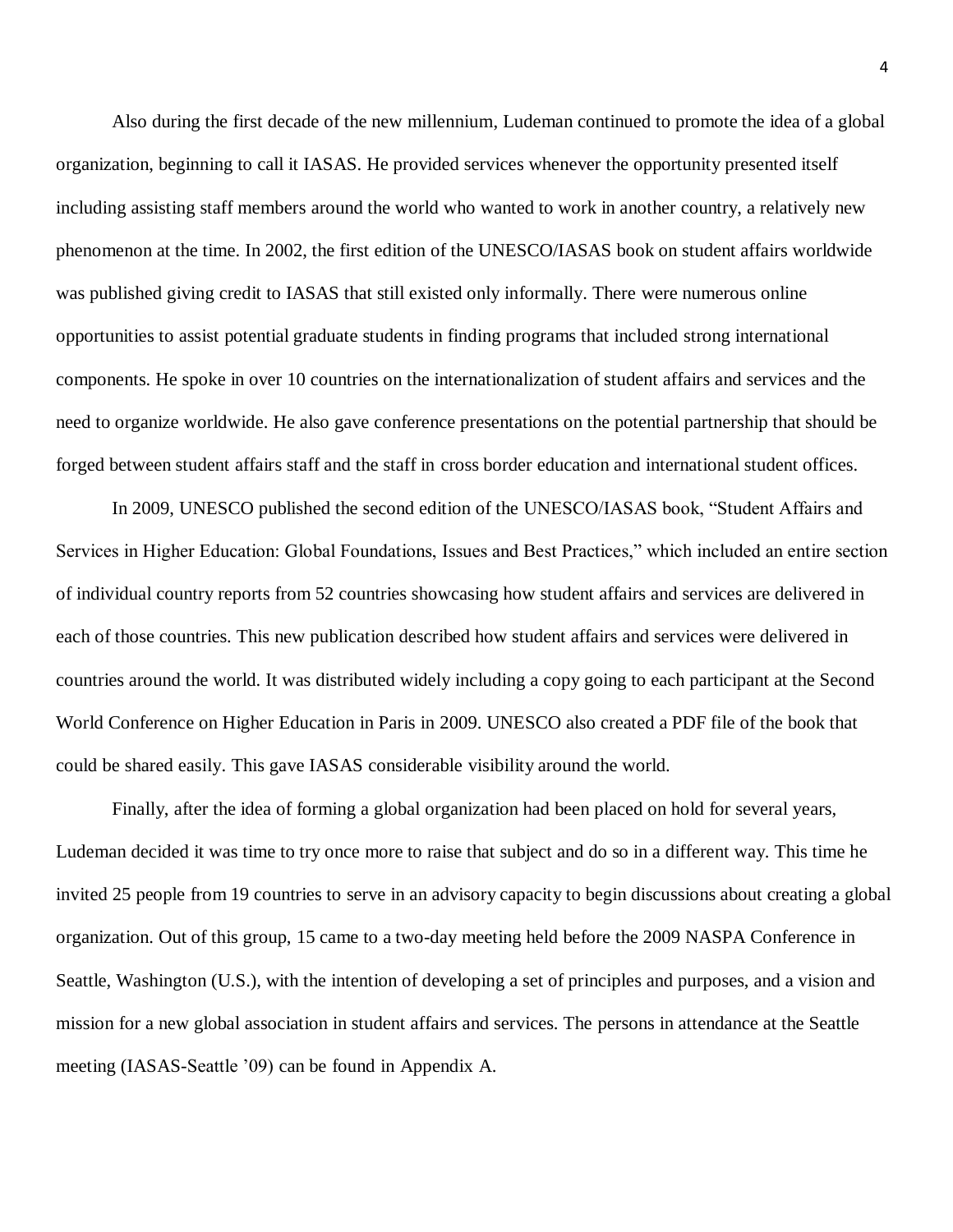In the weeks following the marathon weekend session at the 2009 NASPA Conference in Seattle, these active participants drafted the central documents that served as the initial section of a constitution for the IASAS. Throughout the next year several theme-based subgroups met virtually to flesh-out the dynamics and priorities of this new organization. Finally, on March 1, 2010, the inaugural IASAS constitution was approved by 25 charter members. IASAS had finally achieved a more formal status as the first and only global association in higher education student affairs and services.

The first IASAS officers were elected in 2010. They included Damian Medina, Vice President; Lisa Bardill Moscaritolo, Secretary; Annie Andrews, Treasurer; and Roger Ludeman, President. That same year saw development of the first IASAS website created by a group of graduate students from the University of Utah under the leadership of Mary Skorheim, University of Utah, and managed by Damian Medina. IASAS also created its logo as a result of a global contest with submissions by students. The winner of the logo contest was Anna C. Maia who at the time was a master's student at the University of Maryland in College Park.

In 2010 in Venice, Italy, Ludeman met with officials of the European University College Association (EUCA) to discuss common interests. This has resulted in EUCA partnering with IASAS to secure the IASAS charter with the European Union in Belgium in 2013 and the sharing of EUCA offices in Brussels. The official chartering ceremony was held that year in the Brussels offices of EUCA. It was attended by friends and supporters from around the world.

In 2014, IASAS was asked to serve as evaluator of the Higher Education and Leadership Program (HELP) in Haiti. This assessment of their academic advising and support programs for Haitian high school students who were aspiring to attend tertiary education was carried out under the leadership of then IASAS President, Rob Shea, along with team members Richard Zereik of Canada and Vivienne Felix, a Haitian native. This project serves as a model of the kind of assistance IASAS can provide to institutions around the world. Also in 2014, IASAS undertook a strategic planning process in partnership with Keeling & Associates. The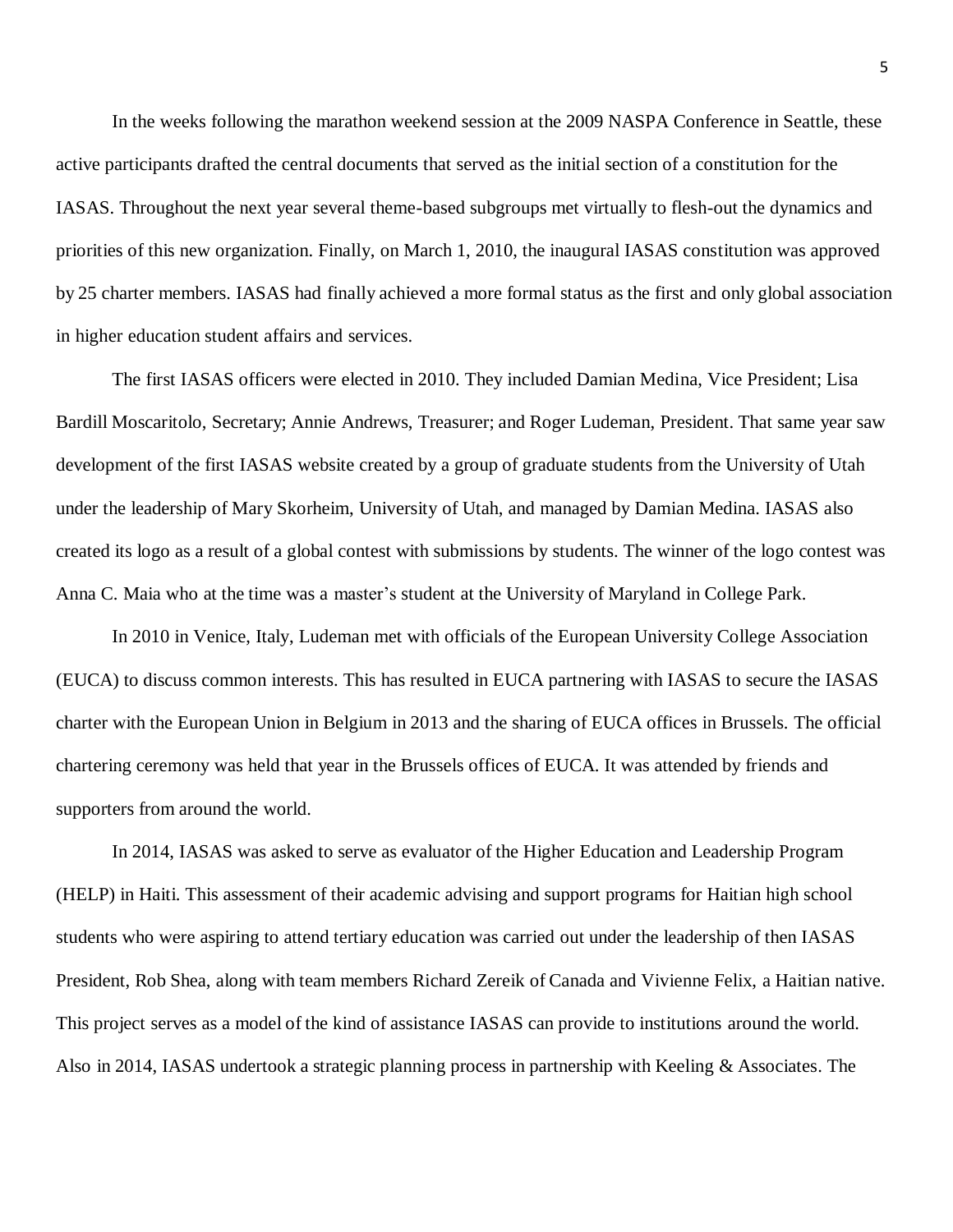following year, the IASAS website was given a major facelift guided by Andrew West and his staff from the University of Sheffield (U.K.).

From its beginnings with 25 members in 2010, IASAS has grown to nearly 1,200 members from over 80 countries in 2016. In addition to the UNESCO-IASAS book, IASAS mainly provides a platform for sharing among its members and member organizations. In 2012, along with NASPA (U.S.), IASAS sponsored the first Global Summit on Student Affairs and Services bringing together leaders from around the world to discuss issues and practices in student services. This was an important milestone for IASAS as it was its first major event. EUCA hosted the 2014 Global Summit in Rome, Italy, and Stellenbosch University in South Africa hosted the third Global Summit on Student Affairs and Services.

IASAS also serves as an incubator for countries wishing to establish a national association in student affairs and services. Contacts have been made with China, Ecuador, Lebanon, Lithuania, Peru, and Turkey to offer assistance in creating such an organization. IASAS has assisted several national organizations in the United States that wanted to "go global" including ACUHO-I, National Association of Campus Activities (NACA), and National Intramural, Recreation and Sports Association (NIRSA). In South Africa, IASAS assisted in developing the Financial Aid Practitioners of South Africa (FAPSA) and the South African Chapter of ACUHO-I, an organization for residence life practitioners. In 2015, Ludeman led an IASAS team, including John Schuh (U.S.) and Birgit Schreiber (South Africa) to Ankara, Turkey to keynote its first ever Turkish international conference of student affairs and services leaders and to help Turkey begin the process of building a national association and provide more visibility for student affairs and services in higher education in the region.

IASAS has firmly established itself as a new global force in higher education. Over the last year or so under the leadership of President Achim Meyer auf der Heyde (Germany), IASAS has developed other partnerships including a book project with NASPA, entitled "Supporting Students Globally in Higher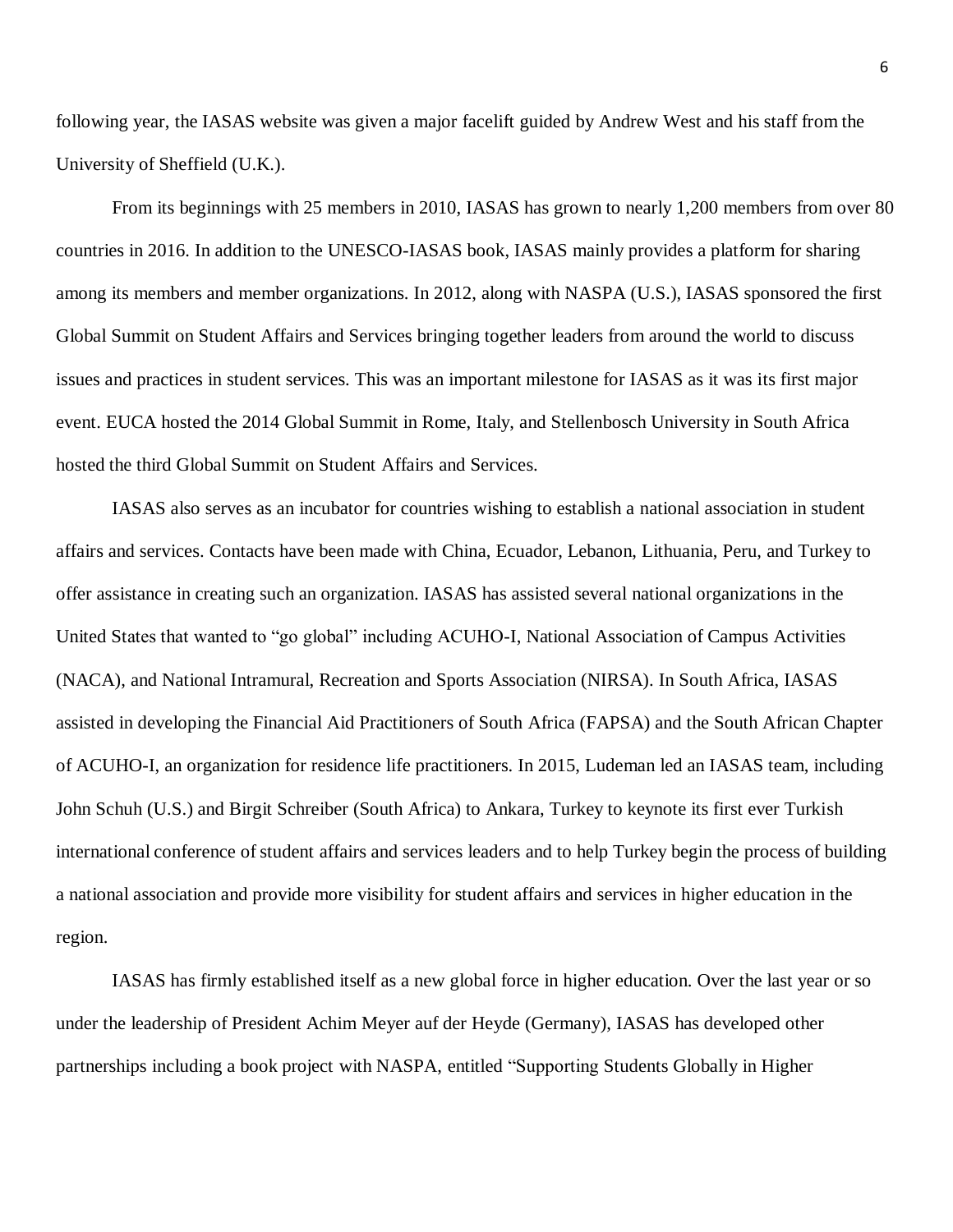Education: Trends and Perspectives for Student Affairs and Service." The publication will be unveiled at the 2017 NASPA conference. The vision for this book is to share the research, practices, and networking and collaboration that are happening in student affairs and services around the world to better serve students.

A team of editors was chosen by the IASAS Board to serve as the leadership team for an IASAS special edition of the Journal of Student Affairs Africa (JSAA). In this issue of the JSAA, IASAS guest editors sought to create a space for authors from around the world to submit well-researched articles on student services and student affairs programs in tertiary education in different regions of the world. The emphasis will be on issues and challenges within the author's own country. Additionally, the author will expand on models, frameworks, and theories of student affairs governance structure and provide context for their country and region as well as any insight they may have to help solve any issues or challenges. Issues and challenges will range depending on country and region, some examples include (but are not limited to) access, funding, mental health, mobility, and internationalization.

Eva-Marie Seeto (Australia) led an effort consisting of a pilot global mentoring project. The pilot lasted several months and included 40 participants from Australia, Cambodia, Canada, Egypt, England, Greece, Kuwait, Liberia, Lithuania, Nepal, New Zealand, Nigeria, Pakistan, Philippines, Qatar, and the United States.

IASAS partnered with College Students International Educators (ACPA) and Lead365 to host a student leader global summit in 2016. There were 24 undergraduate student leaders from 10 different countries at the first summit. Students who attended the Summit noted how their perspective on leadership and tertiary education was expanded exponentially and that they had created a rich network of college leaders from around the world.

The regional coordinators and board continued to present at various conferences around the world sharing research and best practices for the field. In 2016, international conversations took place on student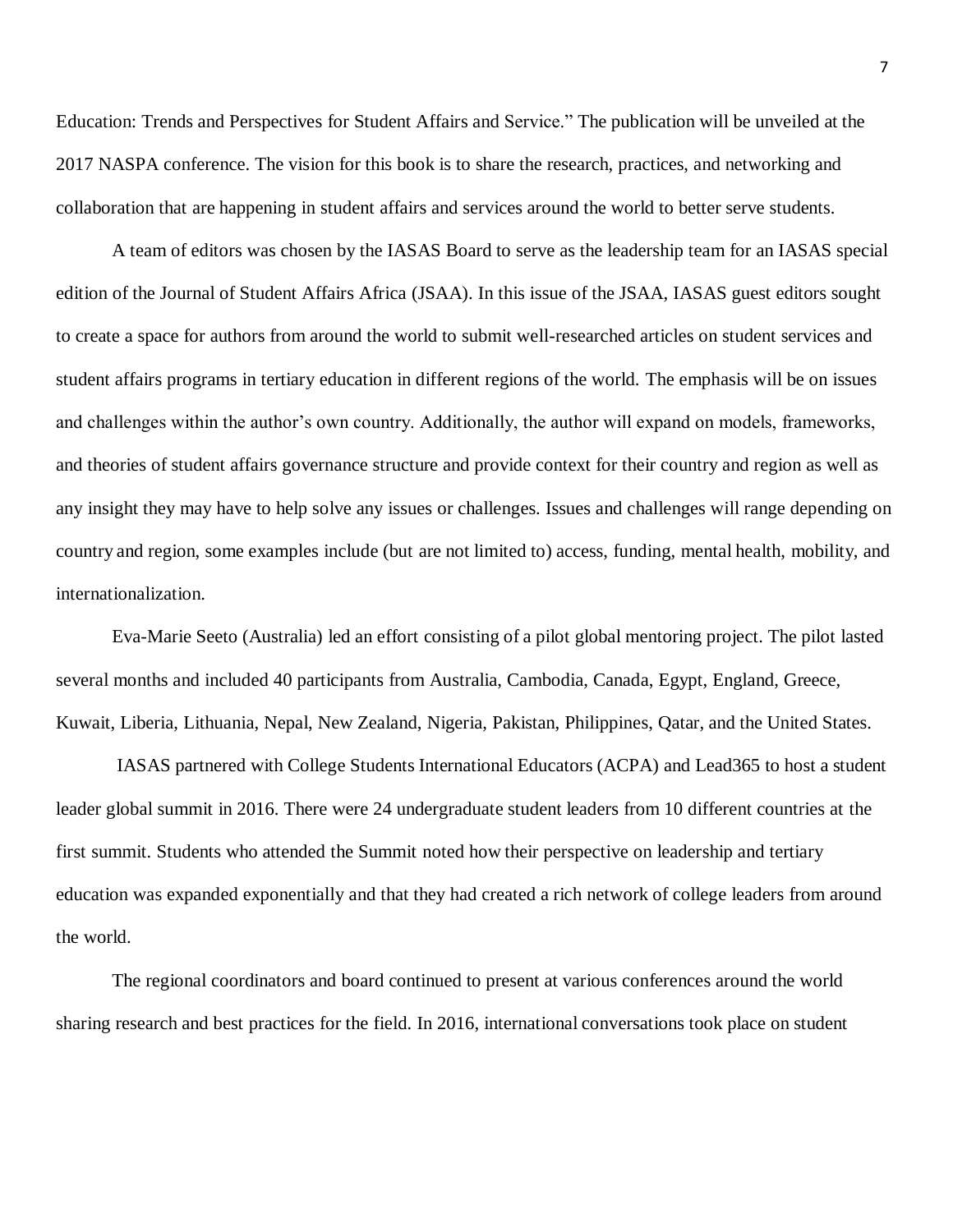activism and our response at the NASPA, ACPA, & CACUSS conferences. IASAS leaders also presented programs at the 2016 APSSA conference in the Philippines.

There is considerable optimism that IASAS will be involved with even more global activity in the future as there seems to be increasing interest in the internationalization of student affairs and services and how it translates into enhanced student learning and success among the students that IASAS members serve around the world.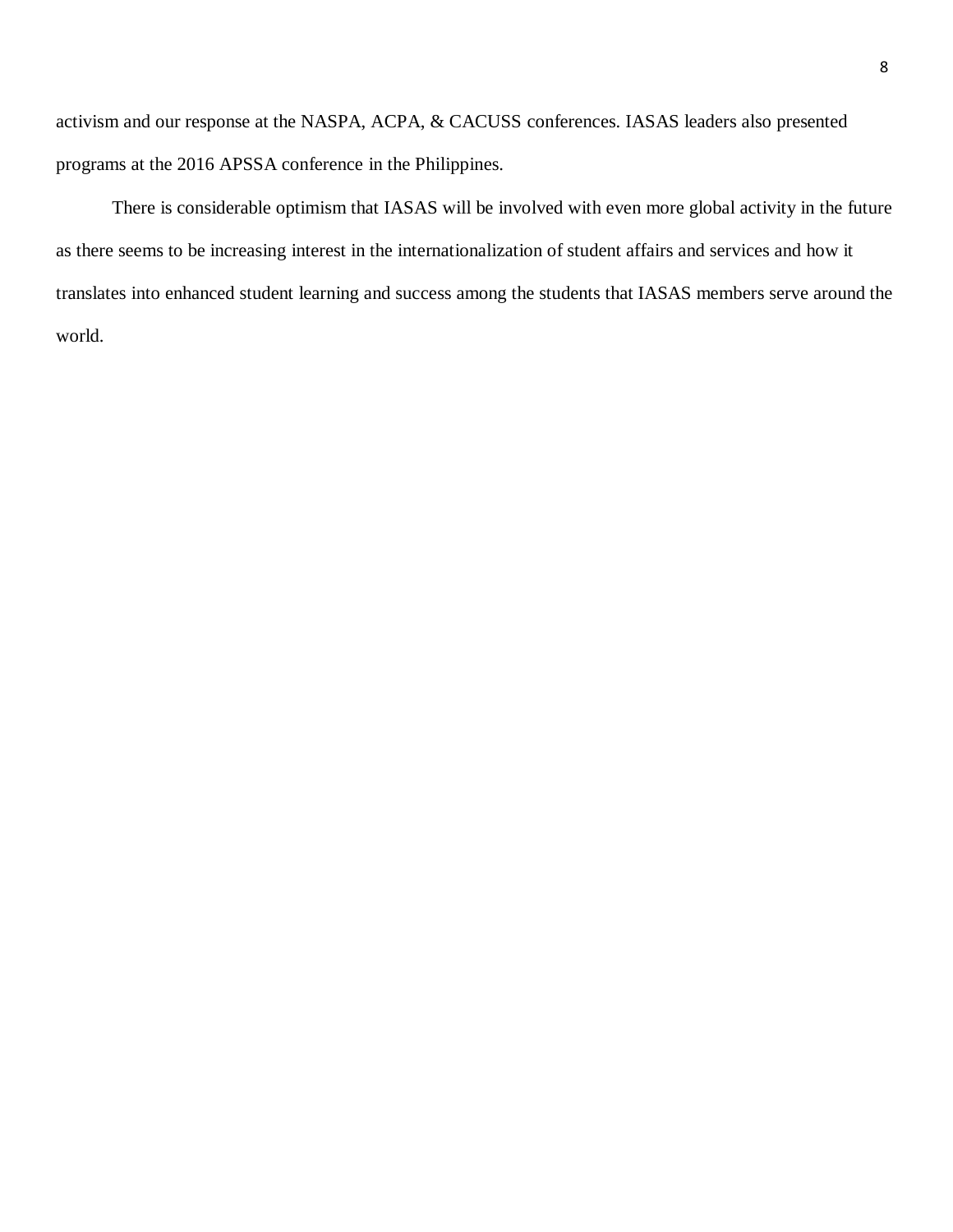## Appendix A. IASAS Founding Members

Sven Engel (Germany); Melanie Humphreys (United States and Lithuania); Manuel Tejido (Philippines); Greg Roberts (USA); Enrique Ramos (Mexico); Michael Sachs (USA); Enrique Iglesias (Spain); Jose Calvo (Spain); Michael Smallis (USA); Brian Gormley (Ireland); Maureen Powers (USA); Robert Shea (Canada); Shernell Smith (USA); Ben Lewis (UK); Kathy Pendleton (USA); and Roger Ludeman, Convener (USA). Others who could not attend the Seattle meeting but provided online input (IASAS-Online '09) over the weeks following Seattle included: Annie Andrews (Australia); Ken Osfield (USA); Lydia Krise (Bulgaria); Howard Wang (USA); Dennis Gregory (USA); Thelora Reynolds (Jamaica); Mohanalakshmi Rajakumar (Qatar); Wadad El-Husseiny (Lebanon); Jane Fried (USA); Emily Yates (Qatar); Damian Medina (Kuwait); Andrew West (UK); Carol Black (Kuwait); Eric Sebokedi (South Africa); Mark Rainer (New Zealand); Cathy Stone (Australia); Chandar Gupta Supersad (Trinidad and Tobago); Jorge Lozano (Mexico); Jane Irungu (USA); Tom Jackson (USA); Tom Finnigan (UK); Florence Hamrick (USA); Colleen Doyle (Ireland); Mary Skorheim (USA); Virginia Schaffer (USA); J. Duffy (USA); Christopher Silva (Qatar); Lisa Bardill Moscaritolo (USA); Brett Perozzi (USA); Julie Wood (New Zealand); and Joann Halpern (USA).